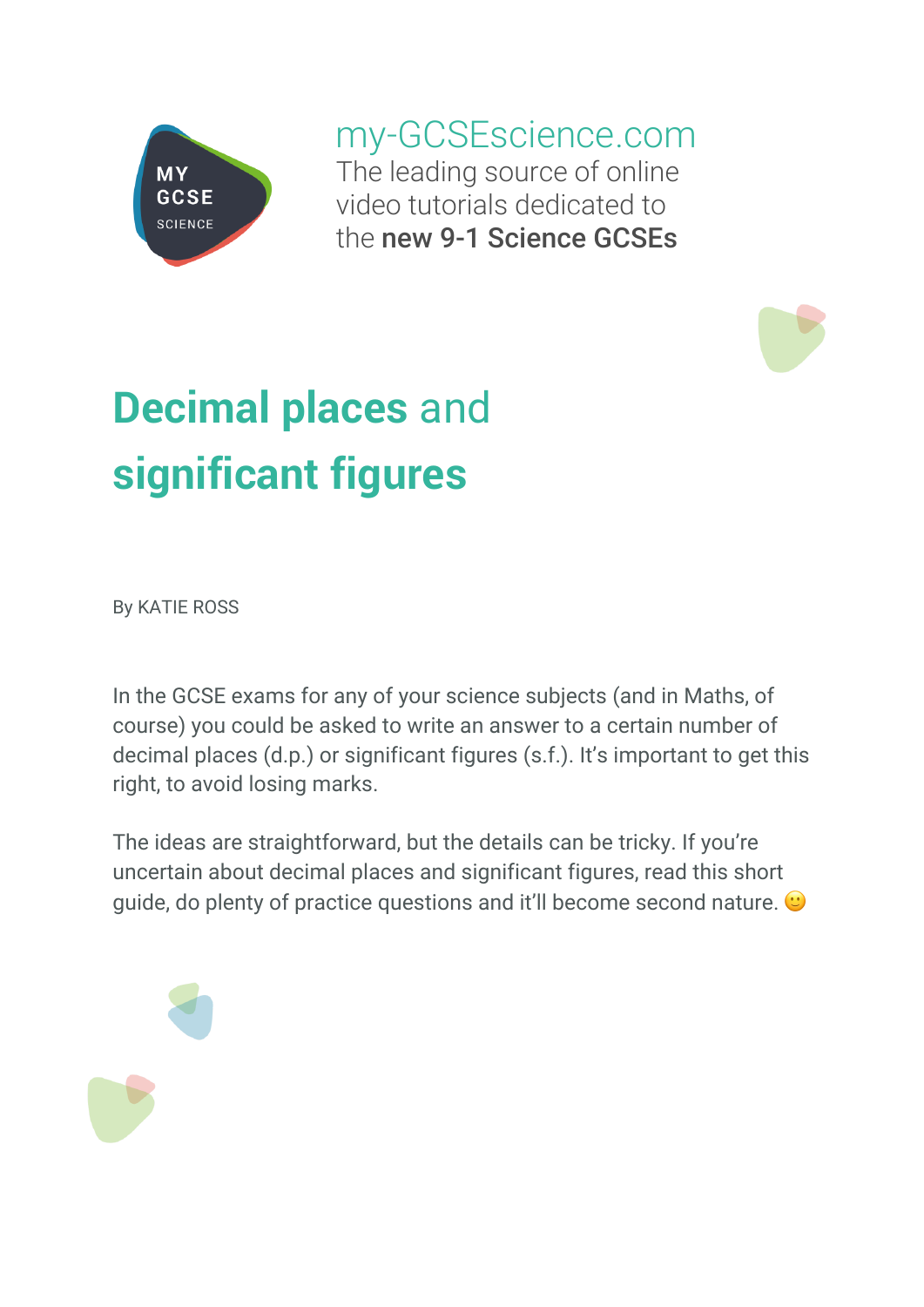## Decimal places

The method for rounding a number is as follows:

- For the number of decimal places stated, count that number of digits to the right of the decimal and underline it.
- The next number to its right is called the '*rounder decider*'.
- If the 'rounder decider' is 5 or more, then round the previous digit up by 1.
- If the 'rounder decider' is 4 or less then keep the previous digit the same.

### Example 1

Take the number **7.83478**.

To round this number to **2 d.p.** underline the *second* digit after the decimal point: the '3'. The next digit to its right (the '4') is the 'rounder decider'. As this is less than 5 the previous digit remains the same. All the following digits are discarded, to give an answer of **7.83**.

To round the number to **3 d.p.** underline the *third* digit after the decimal point: the '4'. The next digit to its right (the '7') is the 'rounder decider'. This time, as '7' is greater than 5, you round the previous digit up by 1, to give an answer of **7.835**.

#### Example 2

Take the number **0.695**.

To round this to **2 d.p.** underline the digit 9. The digit 5 is the 'rounder decider'. That means decides that 9 needs to be rounded up by 1 to the number 10. As this is a 2 digit number, the 0.69 is therefore rounded up to the final answer of **0.70**.

Don't forget the last zero! The answer is **0.70** *not* just 0.7. It's easy to forget to add the zero, but if you do forget, your answer will only be to 1 d.p. and you will lose marks.